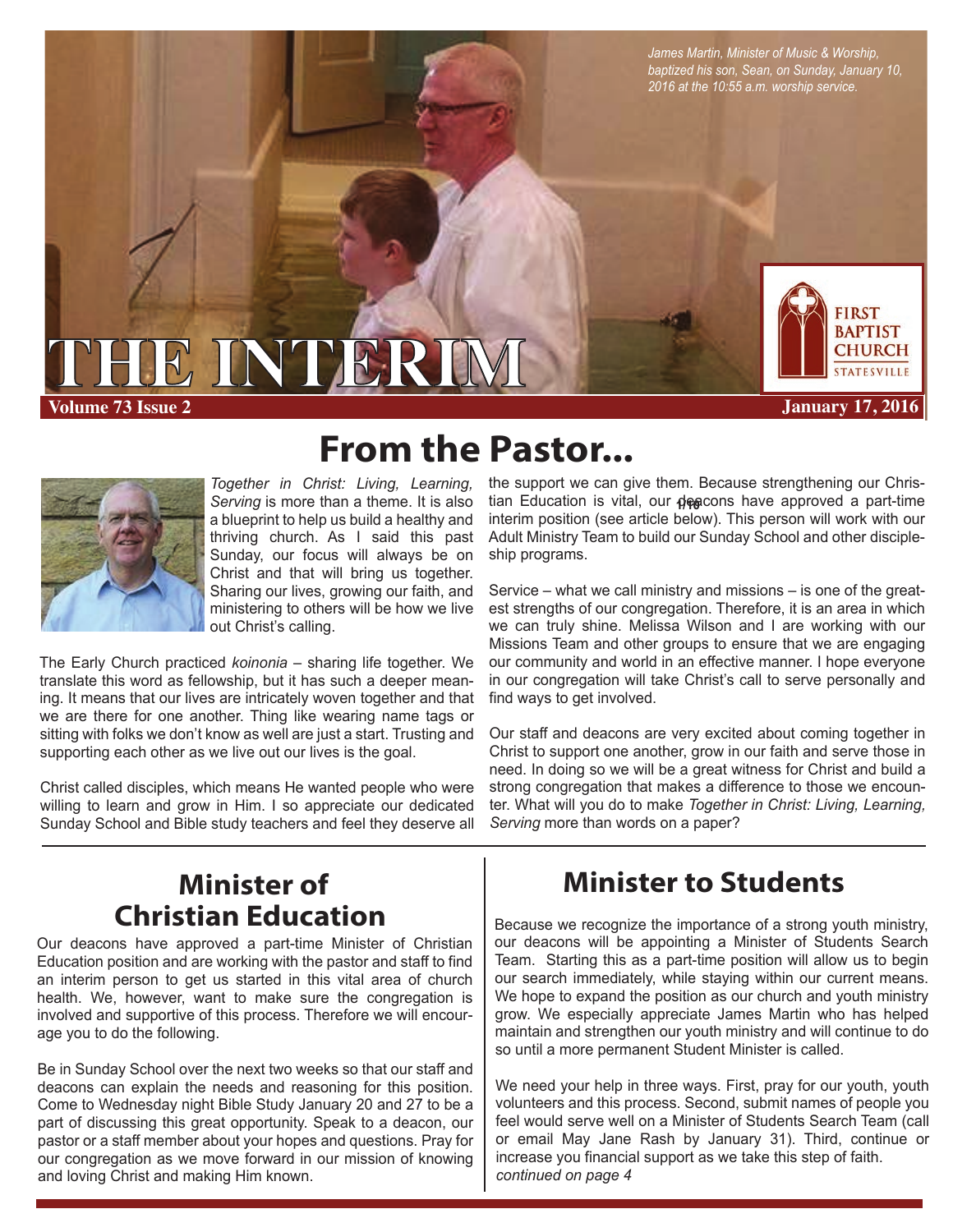## **Schedule**

#### **Sunday, January 17**

|                              | 8:30 a.m. Early Worship - FLC                                       |  |  |  |
|------------------------------|---------------------------------------------------------------------|--|--|--|
|                              | 9:45 a.m. Sunday School for All Ages                                |  |  |  |
|                              | 10:55 a.m. Worship in the Sanctuary                                 |  |  |  |
|                              | Monday, January 18                                                  |  |  |  |
|                              | 9:00 a.m. Prayer in Sanctuary                                       |  |  |  |
|                              | 10:00 a.m. Sewing Group                                             |  |  |  |
|                              | 12:00 p.m. Line Dancers - Gym                                       |  |  |  |
| Tuesday, January 19          |                                                                     |  |  |  |
|                              | 6:00 p.m. Precept Bible Study - Adams Hall                          |  |  |  |
|                              | 6:00 p.m. Yoga - FLC                                                |  |  |  |
|                              | 7:00 p.m. Men's Basketball - Gym                                    |  |  |  |
| <b>Wednesday, January 20</b> |                                                                     |  |  |  |
|                              | 9:30 a.m. Precept Bible Study - Adams Hall                          |  |  |  |
|                              | 5:00 p.m. Family Night Meal - FLC (turkey tetrazzini, tossed salad, |  |  |  |
|                              | garlic rolls, & dessert)                                            |  |  |  |
|                              | 5:45 p.m. Adult Bible Study - FLC                                   |  |  |  |
|                              | 5:45 p.m. Activities for Children & Students                        |  |  |  |
|                              | 7:00 p.m. Sanctuary Choir - Choir Room                              |  |  |  |
| Thursday, January 21         |                                                                     |  |  |  |
|                              | 11:00 a.m. Senior Adult Luncheon $\sim$ FLC                         |  |  |  |
|                              | 1:00 p.m. Clothes Closet                                            |  |  |  |
|                              | Friday, January 22                                                  |  |  |  |
|                              | 12:00 p.m. Line Dancers - Gym                                       |  |  |  |
|                              | Sunday, January 24                                                  |  |  |  |
|                              | 8:30 a.m. Early Worship - FLC                                       |  |  |  |
|                              | 9:45 a.m. Sunday School for All Ages                                |  |  |  |
|                              | 10:55 a.m. Worship in Sanctuary                                     |  |  |  |
|                              | 5:00 p.m. Venture Students                                          |  |  |  |
|                              | <b>Monday, January 25</b>                                           |  |  |  |
|                              | 9:00 a.m. Prayer in Sanctuary                                       |  |  |  |
|                              | 10:00 a.m. Sewing Group                                             |  |  |  |
|                              | 12:00 p.m. Line Dancers - Gym                                       |  |  |  |
|                              | <b>Tuesday, January 26</b>                                          |  |  |  |
|                              | 6:00 p.m. Precept Bible Study - Adams Hall                          |  |  |  |
|                              | 6:00 p.m. Yoga - FLC                                                |  |  |  |
|                              | 7:00 p.m. Men's Basketball - Gym                                    |  |  |  |
|                              | <b>Wednesday, January 27</b>                                        |  |  |  |
|                              | 9:30 a.m. Precept Bible Study - Adams Hall                          |  |  |  |
|                              | 5:00 p.m. Family Night Meal - FLC (basked chicken breast with       |  |  |  |
|                              | stuffing, broccoli, & dessert)                                      |  |  |  |
|                              | 5:45 p.m. Adult Bible Study - FLC                                   |  |  |  |
|                              | 5:45 p.m. Activities for Children & Students                        |  |  |  |
|                              | 7:00 p.m. Sanctuary Choir - Choir Room                              |  |  |  |
| <b>Thursday, January 28</b>  |                                                                     |  |  |  |
|                              | 1:00 p.m. Clothes Closet                                            |  |  |  |

**Friday, January 29**

## **Spiritual Statistics**

### **Weeks of January 3 & 10, 2016**

| Church in Worship. 156. 236  |  |
|------------------------------|--|
|                              |  |
| 10:55 a.m. service. 156. 171 |  |

## **Financial Statistics**

### **Weeks of January 3 & 10, 2016**

|                                        | 1/3        |            |
|----------------------------------------|------------|------------|
| Budget - Received                      | 9,552.00   | 8,002.00   |
| Alms                                   | 411.00     | 6.00       |
| Designated - Received                  | 245.00     | 1,102.00   |
| <b>TOTAL GIVING WEEK OF 1/3/16</b>     | 10,208.00  |            |
| <b>TOTAL GIVING WEEK OF 1/10/16</b>    | 9,110.00   |            |
| <b>Budget for 2015-2016</b>            |            | 893,174.00 |
| Weekly Budget Needed                   |            | 17,176.42  |
| <b>Budget Needs To Date</b>            |            | 257,646.35 |
| <b>Budget Given to Date</b>            |            | 308,953.38 |
| <b>Budget Ahead</b>                    | 51,307.03  |            |
| Designated Funds Received-Year to Date | 47,875.43  |            |
| Alms Received-Year to Date             | 2,716.50   |            |
| Total Giving-Year to Date              | 359,545.31 |            |
|                                        |            |            |



### **Church Staff Directory**

OFFICE HOURS: 9:00 AM - 5:00 PM Mon - Thur Tel: 704-873-7231 **THE INTERIM (USPS 581-800)** Published Every Two Weeks by First Baptist Church, 815 Davie Avenue, Periodicals postage paid at Statesville, NC 28677

POSTMASTER: send address changes to: THE INTERIM First Baptist Church, 815 Davie Ave., Statesville, NC 28677-5310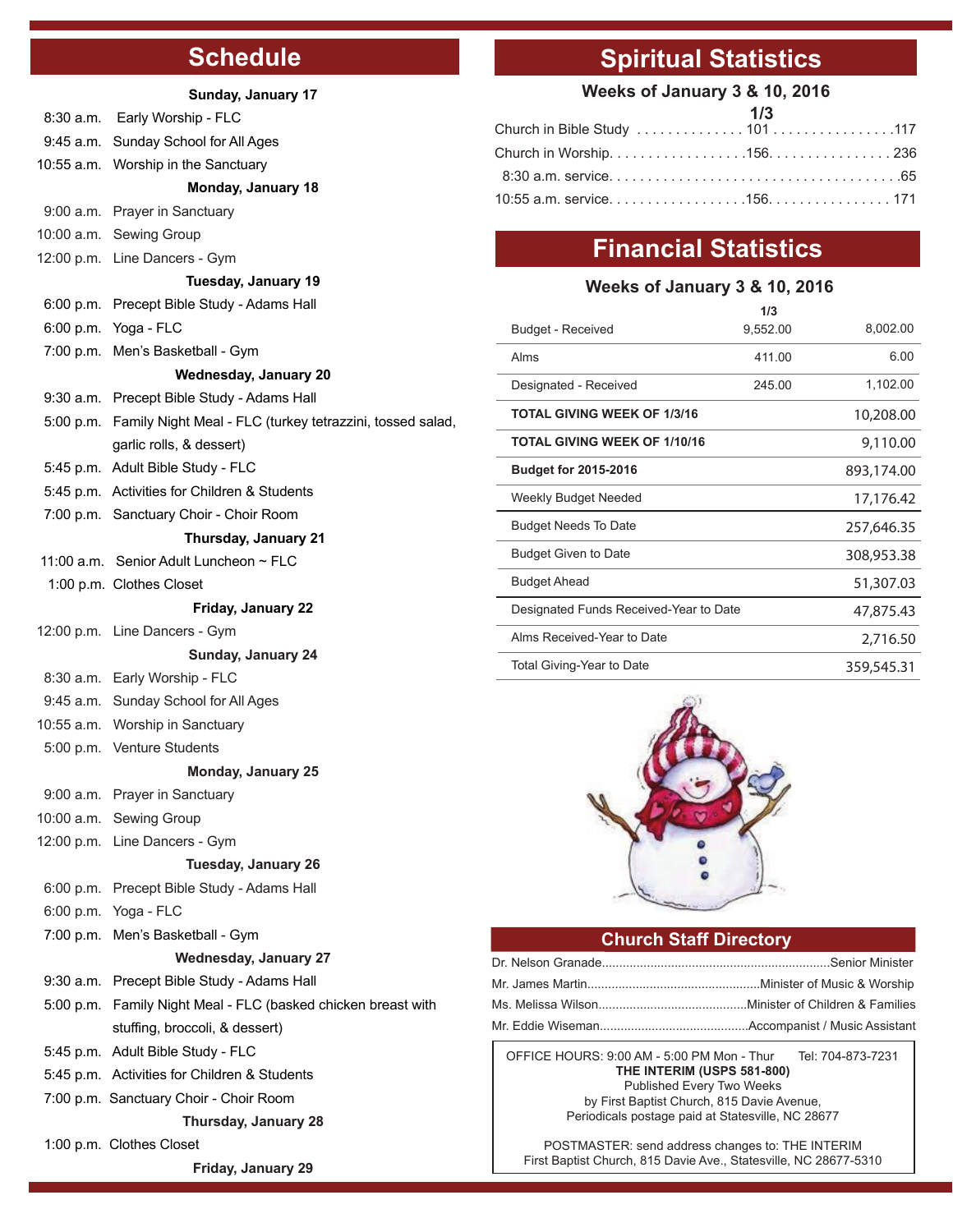## **Leadership Transitions in the FBC Weekday Preschool**

As you may have heard, our wonderful preschool director, Renae Keesbury, has announced her retirement at the end of May. While we will greatly miss Renae and her leadership, we are thankful for her 15 years of service We have celebrated this 50th year of the preschool, and are thankful for the ministry of the Weekday Preschool Program.

The First Baptist Church Weekday Preschool provides a loving, nurturing, environment where children learn through play. Our teachers demonstrate the love of Christ each day as they work with the children. As we face this transition in leadership, we want to reassure you that we are committed to maintaining the high quality programs and excellent teaching staff you have come to expect from the FBC Weekday Preschool. It is our greatest hope to grow this ministry.

Through much discussion and several meetings, including both the Personnel Team and Deacon Ministry Team, we are happy to announce that Melissa Wilson will take on the additional role of Preschool Director, and Kari Lindeman will be a Teaching Assistant Director. While this is a different model of leadership for our preschool, it has been successful in many other congregations. We are excited about the possibilities it presents.

### **Kari Lindeman Our New Teaching Assistant Director**

Kari Lindeman as taught in the FBC Preschool for nine years. She and her husband, Jon, have two children, Aubrey (14) and Ty (12). Kari is a member of Front Street Baptist Church where she volunteers for with the youth department and is the children's worship leader.

Kari enjoys camping, crafting, crocheting, making wreaths, and spending time with her family and friends.

This new structure will strengthen the relationship between the church and the preschool. Having the same person serve as both Children's Minister and Preschool Director will make it easier for families to participate in both ministries. Preschool families will be able to build a stronger relationship with Melissa, which would make it more comfortable should they choose to be our guests at church events or worship. At the same time, FBC families who already have a relationship with Melissa may feel more drawn to the preschool.

We are adding the position of a Teaching Assistant Director to help with some of the day-to-day operations. While Melissa will take on



*Melissa Wilson, Renae Keesbury, and Kari Lindeman are excited about the leadership transitions to take place for the 2016-2017 school year.*

the responsibilities and duties of Preschool Director, she must remain available to respond to the needs of church members. An Assistant Director gives her that flexibility and freedom. If there is a crisis and a family of the church needs Melissa to be present, she can leave the preschool in the capable hands of the Assistant Director and respond to that need. This decision has been given much prayer and thought, and Melissa is excited to accept this new challenge.

Please join us in prayer as we prepare for this transition. We look forward to seeing what God has in store for the FBC Preschool in 2016.

### **Soup Lunch Fundraiser for Look Up Lodge Sunday, January 31, 2016 11:00 a.m. - 1:00 p.m. ~ FLC**

The children of FBC will be hosting a soup lunch fundraiser to help with the cost of their trip to Look Up Lodge this summer. Please plan to stay for lunch and to make a donation following Sunday School or the 10:55 a.m. worship service. If you would like to donate a pot of soup, sandwiches, crackers, or a dessert, please sign up at http://www.perfectpotluck.com/meals.php?t=OMQN1818 or call the church office at 704-873-7231.